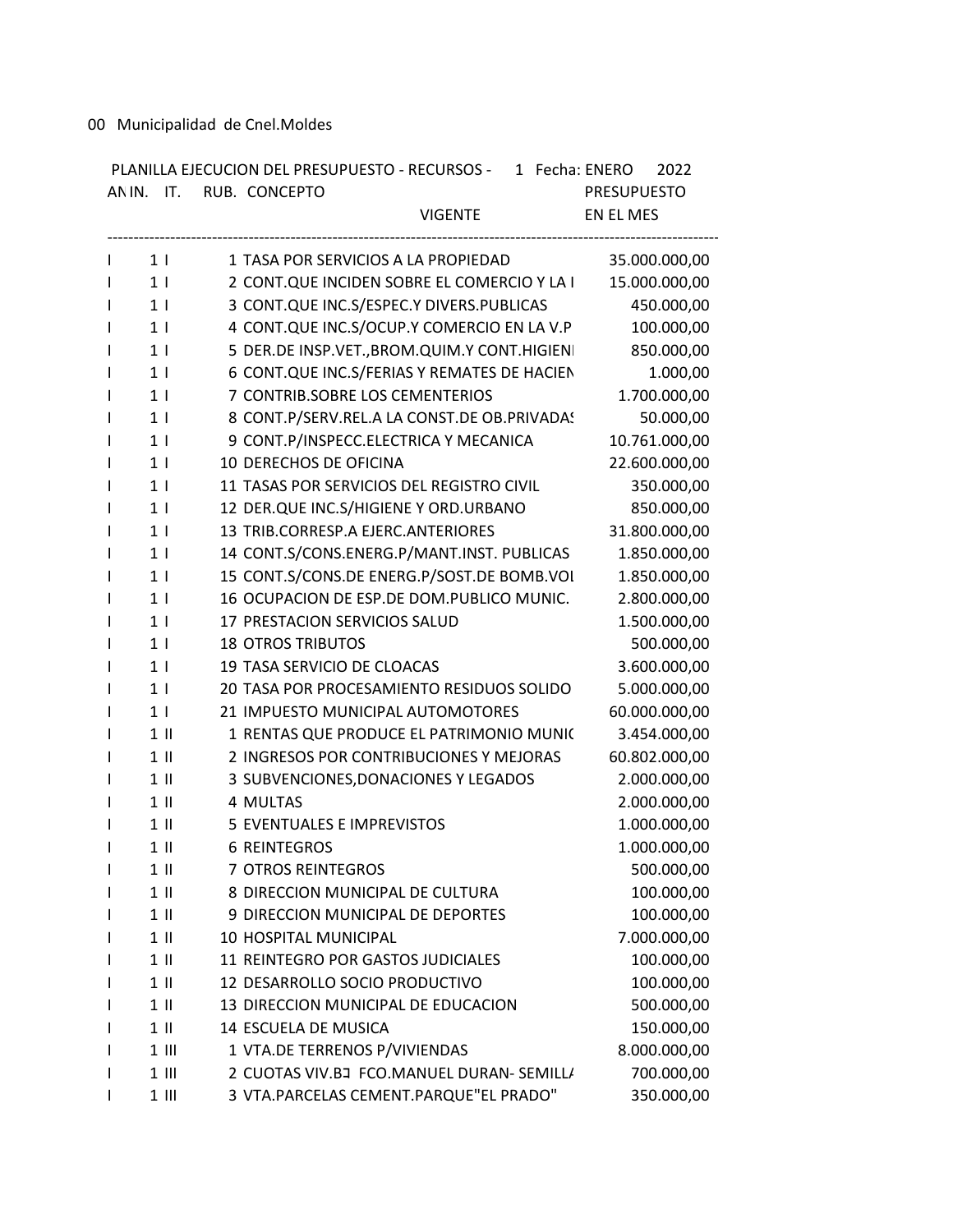| $\mathbf{I}$   | $1$ III        | <b>4 APORTES MUNICIPALES</b>               | 2.000.000,00   |
|----------------|----------------|--------------------------------------------|----------------|
| I.             | $1$ III        | 5 APORTES DEL GOB.PCIAL.O NACIONAL         | 4.000.000,00   |
| L              | $1$ III        | 6 RECUPERO APORTES TRANS.A VIV.PLAN AHORR  | 100.000,00     |
| I.             | 21             | 2 TASA RETRIBUTIVA DE SERVICIOS            | 1.000,00       |
| I              | 21             | 3 COPARTICIPACION IMPOSITIVA ALO 2022      | 311.000.000,00 |
| L              | 21             | 4 COPARTIC.IMPOSITIVA ALOS ANTERIORES      | 15.000.000,00  |
| I.             | 21             | 5 FOFINDES CONV.DESCENT.LEY 7850           | 63.000.000,00  |
| I.             | $2 \parallel$  | 1 APORTES P/EJECUCION DE OB.EN COPARTICIP. |                |
| I.             | $2$ II         | 2 SUBVENCIONES Y SUBSIDIOS PROV. Y NAC.    | 17.000.000,00  |
| I.             | $2$ III        | 2 MINISTERIO DE DESARROLLO SOCIAL          | 18.560.000,00  |
| L              | $2$ III        | 3 CONVENIO CON D.P.V.-                     | 800.000,00     |
| $\mathbf{I}$   | 1 <sub>1</sub> | 2 BANCO PCIA.CORDOBA - OTROS CREDITOS      | 13.500.000,00  |
| $\mathbf{H}$   | 1 <sub>1</sub> | 3 BANCO DE LA NACION ARGENTINA             | 10.000.000,00  |
| Ш              | $1$ II         | 2 DEL GOBIERNO PROVINCIAL Y NACIONAL       | 78.276.000,00  |
| Ш              | $2$ II         | 1 ADJUDICATARIOS PLANES DE VIVIENDAS       | 500.000,00     |
| $\mathbf{H}$   | 3 <sub>1</sub> | 1 CARNETS                                  | 3.200.000,00   |
| $\mathbf{H}$   | 31             | <b>2 OTRAS VENTAS</b>                      | 500.000,00     |
| Ш              | 3 <sub>1</sub> | 3 MEDIOS DE TRANSPORTE, VEHIC., ETC.       | 2.000.000,00   |
| Ш              | $3$ II         | 1 TERRENOS                                 | 25.000.000,00  |
| Ш              | 4 II           | 1 BANCOS                                   | 30.999.446,00  |
| Ш              | 1 <sub>1</sub> | 1 GARANTIA DE LICITACIONES                 | 1.000,00       |
| $\mathbf{H}$   | $1$ II         | 1 RETENCION 18 % APORTE PERSONAL           | 36.000.000,00  |
| Ш              | $1$ II         | 2 RETENCION PERSONAL APROSS                | 12.000.000,00  |
| $\mathbf{III}$ | $1$ II         | 3 RETENCION PERSONAL SEGURO DE VIDA        | 600.000,00     |
| $\mathbf{III}$ | $1$ II         | <b>4 OTRAS RETENCIONES</b>                 | 18.801.000,00  |
|                |                |                                            |                |

**TOTALES** 

947.306.446,00

AP Municipalidad de Cnel.Moldes

PLANILLA EJECUCION DEL PRESUPUESTO - EGRESOS - 2 Fecha: ENERO 2022 PRE: GAS DISP ANIN. PP. IT. CONCEPTO **VIGENTE** 

| 1 <sup>1</sup> | 1 AUTORIDADES SUPERIORES Y PERS.PERMANEN   | 240.588.394,00 |
|----------------|--------------------------------------------|----------------|
| 1 <sup>1</sup> | 2 PERSONAL TEMPORARIO                      | 57.645.000,00  |
| 1 <sub>1</sub> | 3 SALARIO FAMILIAR                         | 10.000.000,00  |
| 1 <sup>1</sup> | 5 CREDITO ADICIONAL P/REFUERZO DE PARTIDAS | 10.422.192,00  |
| $1$ II         | <b>1 COMBUSTIBLES Y LUBRICANTES</b>        | 20.000.000,00  |
| $1$ II         | 2 ADQUISICI IN DE REPUESTOS EN GENERAL     | 8.000.000,00   |
| $1$ II         | 3 UTILES, LIBROS, IMPRESOS Y PAPELER. A    | 1.500.000,00   |
| $1$ II         | 4 ELEMENTOS DE LIMPIEZA Y CAFETER. A       | 1.300.000,00   |
| $1$ II         | 5 MATERIALES PARA CONSERVACI N             | 8.500.000,00   |
| $1$ II         | 6 ADQUISICI IN DE CUBIERTAS Y CEMARAS      | 3.500.000,00   |
| $1$ II         | 7 ADQUISICI IN DE MATERIALES DE CONSTRUCCI | 210.000,00     |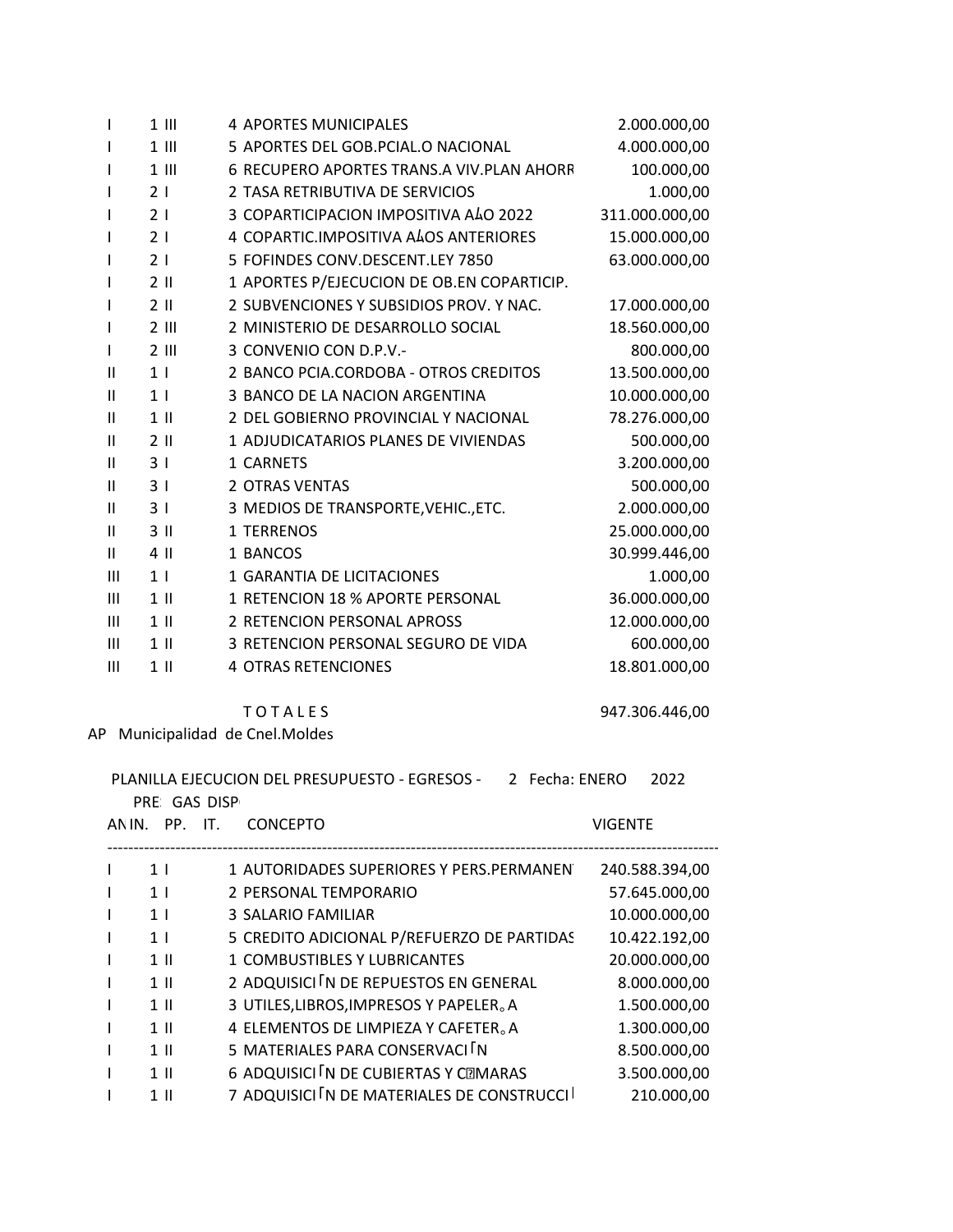| $\mathbf{I}$ | $1$ II          | 8 ADQUIS.DE MAT.Y PRODUCTOS FARM.Y VETERI              | 110.000,00     |
|--------------|-----------------|--------------------------------------------------------|----------------|
| $\mathbf{I}$ | $1$ II          | 9 RACIONAMIENTOS Y ALIMENTOS                           | 450.000,00     |
| $\mathbf{I}$ | $1$ II          | 10 OTROS                                               | 130.000,00     |
| L            | $1$ II          | 11 INDUMENTARIA AL PERSONAL                            | 1.200.000,00   |
| $\mathbf{I}$ | $1$ II          | 12 DEUDAS BIENES DE CONSUMO EJERC. ANTERIOI            | 550.000,00     |
| $\mathbf{I}$ | $1$ II          | 13 CREDITO ADICIONAL PARA REF.DE PARTIDAS              | 6.800.000,00   |
| $\mathbf{I}$ | $1$ II          | 17 INSUMOS HOSPITAL                                    | 13.000.000,00  |
| $\mathbf{I}$ | $1$ II          | 18 BIENES DE CONSUMO VARIOS                            | 36.000,00      |
| I.           | $1$ III         | 1 ELECT., GAS Y AGUA CTE. EN DEPEND. MUNICIPA          | 3.800.000,00   |
| $\mathbf{I}$ | $1$ III         | 2 PASAJES, FLETES Y ACARREOS                           | 2.100.000,00   |
| I.           | $1$ III         | 3 COMUNICACIONES TELEF INICAS, TELEG. Y POS            | 1.300.000,00   |
| $\mathbf{I}$ | $1$ $\parallel$ | 4 PUBLICACIONES, PROPAGANDA Y AMPLIFICACIO             | 4.200.000,00   |
| I.           | $1$ III         | 5 COMISIONES Y SEGUROS DE VEH <sub>o</sub> CULOS Y MA( | 2.250.000,00   |
| I.           | $1$ III         | <b>6 ALQUILERES VARIOS</b>                             | 2.200.000,00   |
| $\mathbf{I}$ | $1$ III         | 7 GASTOS JUDICIALES E INDEMNIZACIONES                  | 185.000,00     |
| I.           | $1$ III         | 8 VIZTICOS Y MOVILIDAD                                 | 450.000,00     |
| $\mathbf{I}$ | $1$ $\parallel$ | 9 ESTUDIOS, INVESTIG. Y ASISTENCIA T燭NICA              | 1.250.000,00   |
| I.           | $1$ III         | 10 GASTOS DE IMPRENTA Y REPRODUCCI IN                  | 950.000,00     |
| $\mathbf{I}$ | $1$ III         | 11 CONSERVACIONES Y REPARACIONES                       | 9.500.000,00   |
| $\mathbf{I}$ | $1$ III         | 12 SERV.PJ BLICOS EJECUTADOS POR TERCEROS              | 25.000.000,00  |
| I.           | $1$ III         | 13 ALUMBRADO PUBLICO                                   | 1.800.000,00   |
| $\mathbf{I}$ | $1$ $\parallel$ | 14 PREMIOS, ADHESIONES Y OTROS SIMILARES               | 280.000,00     |
| L            | $1$ III         | 15 HOMENAJES Y CORTES <sub>o</sub> A                   | 230.000,00     |
| $\mathbf{I}$ | $1$ III         | <b>16 OTROS SERVICIOS</b>                              | 7.800.000,00   |
| $\mathbf{I}$ | $1$ III         | 17 DEUDAS POR SERVICIOS DE EJERC. ANTERIORES           | 1.100.000,00   |
| $\mathbf{I}$ | $1$ III         | <b>18 HONORARIOS PROFESIONALES</b>                     | 25.000.000,00  |
| $\mathbf{I}$ | $1$ III         | 19 PROGRAMA MUNICIPAL DE EMPLEO                        | 1.250.000,00   |
| I.           | $1$ $\parallel$ | 21 CREDITO ADICIONAL P/REFUERZO DE PARTIDAS            | 12.000.000,00  |
| $\mathbf{I}$ | $1$ III         | 22 SEGURO RESPONSABILIDAD CIVIL                        | 1.600.000,00   |
| $\mathbf{I}$ | $1$ III         | 23 FESTEJOS Y ACTUACIONES                              | 220.000,00     |
| I            | $1$ $\parallel$ | 24 PROCESAMIENTO RESIDUOS SEIDO URBANO                 | 5.000.000,00   |
| $\mathbf{I}$ | 1 III           | <b>25 SERVICIOS EN CEMENTERIOS</b>                     | 70.000,00      |
| I.           | $1$ $\parallel$ | 26 GASTOS Y COMIS BCARIAS Y DE ENTES DE COBR           | 1.200.000,00   |
| L            | 2 IV            | 2 CON ORGANISMOS PROVINCIALES Y NACIONAL               | 4.000,00       |
| L            | 3 V             | 1 AL SECTOR P iii LICO                                 | 122.000,00     |
| T            | 3 V             | 2 AL SECTOR PRIVADO                                    | 111.746.000,00 |
| $\mathbf{I}$ | 3 VI            | 1 AL SECTOR PUBLICO                                    |                |
| Ш            | $1$ VI          | 1 FONDO PERM.P/FINANCIACION DE PROYECTOS               | 1.100.000,00   |
| Ш            | 1 VII           | 1 MAQUINARIAS Y EQUIPOS                                | 5.000.000,00   |
| Ш            | 1 VII           | 2 MUEBLES Y EQUIPO PARA DEPENDENCIAS MUN               | 2.500.000,00   |
| Ш            | 1 VII           | 3 EQUIPOS ELECTR INICOS E INFORMATICA                  | 3.000.000,00   |
| Ш            | 1 VII           | 4 APARATOS E INSTRUMENTAL                              | 3.500.000,00   |
| Ш            | 1 VII           | 5 COLECC.Y ELEMENTOS P/BIBLIOTECAS Y MUSEC             | 50.000,00      |
| Ш            | 1 VII           | <b>6 HERRAMIENTAS</b>                                  | 700.000,00     |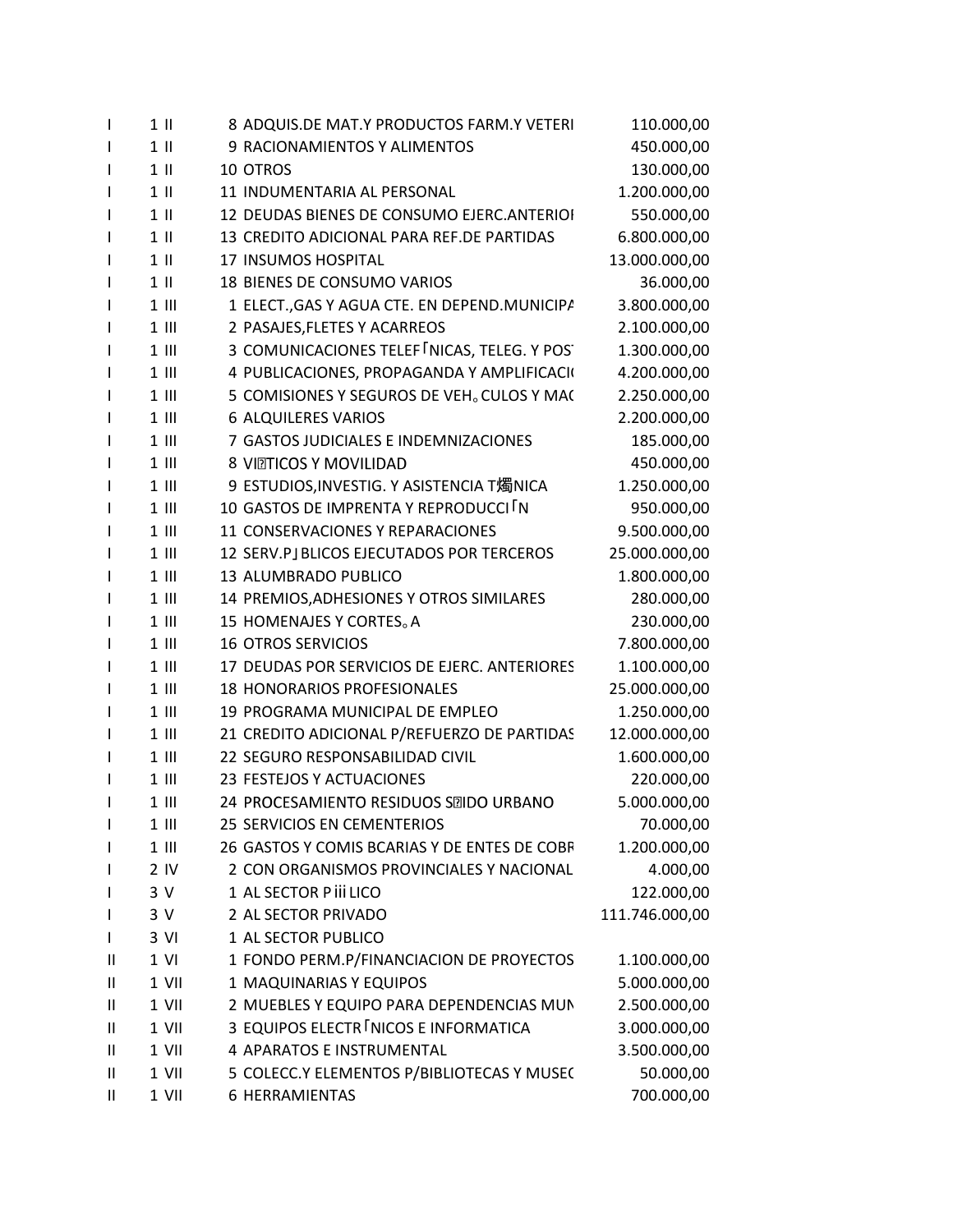| Ш              | 1 VII          | <b>7 TERRENOS</b>                           | 8.000.000,00   |
|----------------|----------------|---------------------------------------------|----------------|
| Ш              | 1 VII          | 8 MEDIOS DE TRANSPORTE                      | 5.000.000,00   |
| $\mathbf{H}$   | 1 VII          | 9 DEUDAS P/ADQ.BIENES DE CAPITAL EJERC.ANTI | 100.000,00     |
| $\mathbf{H}$   | 1 VII          | 11 OTROS BIENES DE CAPITAL                  | 250.000,00     |
| Ш              | 1 VII          | 12 EQUIPAMIENTO CONCEJO DELIBERANTE         | 300.000,00     |
| $\mathbf{H}$   | 1 VII          | 13 CRED.ADICIONAL P/REF.DE PARTIDAS         | 6.000.000,00   |
| $\mathbf{H}$   | 1 VIII         | 1 POR CUENTA DE LA MUNICIPALIDAD            | 143.450.000,00 |
| $\mathbf{H}$   | 1 VIII         | 2 POR CUENTA DE LA PROVINCIA Y/O NACION     | 107.220.000,00 |
| $\mathbf{H}$   | 1 <sup>1</sup> | 1 VIV.B.FRANCISCO MANUEL DURAN I            | 3.500.000,00   |
| $\mathbf{H}$   | 1 <sup>1</sup> | 2 VIVIENDAS MANOS UNIDAS                    | 5.200.000,00   |
| $\mathbf{H}$   | 1 <sup>1</sup> | 3 ADQUISICION TERRENOS PARA VIVIENDAS       | 10.000.000,00  |
| $\mathbf{H}$   | 1 <sub>1</sub> | 4 GTO.INFRAESTRUCTURA TERRENOS P/VIVIEND/   | 3.000.000,00   |
| $\mathbf{H}$   | 3 X            | 1 CON ORGANISMOS PRIVADOS                   |                |
| $\mathbf{H}$   | 3 X            | 2 CON ORGANISMOS PROVINCIALES               | 1.901.000,00   |
| $\mathbf{III}$ | 1 NC           | 1 POR TRABAJOS PJ BLICOS                    | 1.000,00       |
| Ш              | 1 NC           | 2 OTRAS CAUSAS                              | 67.401.000,00  |
|                |                |                                             |                |

983.721.586,00

AP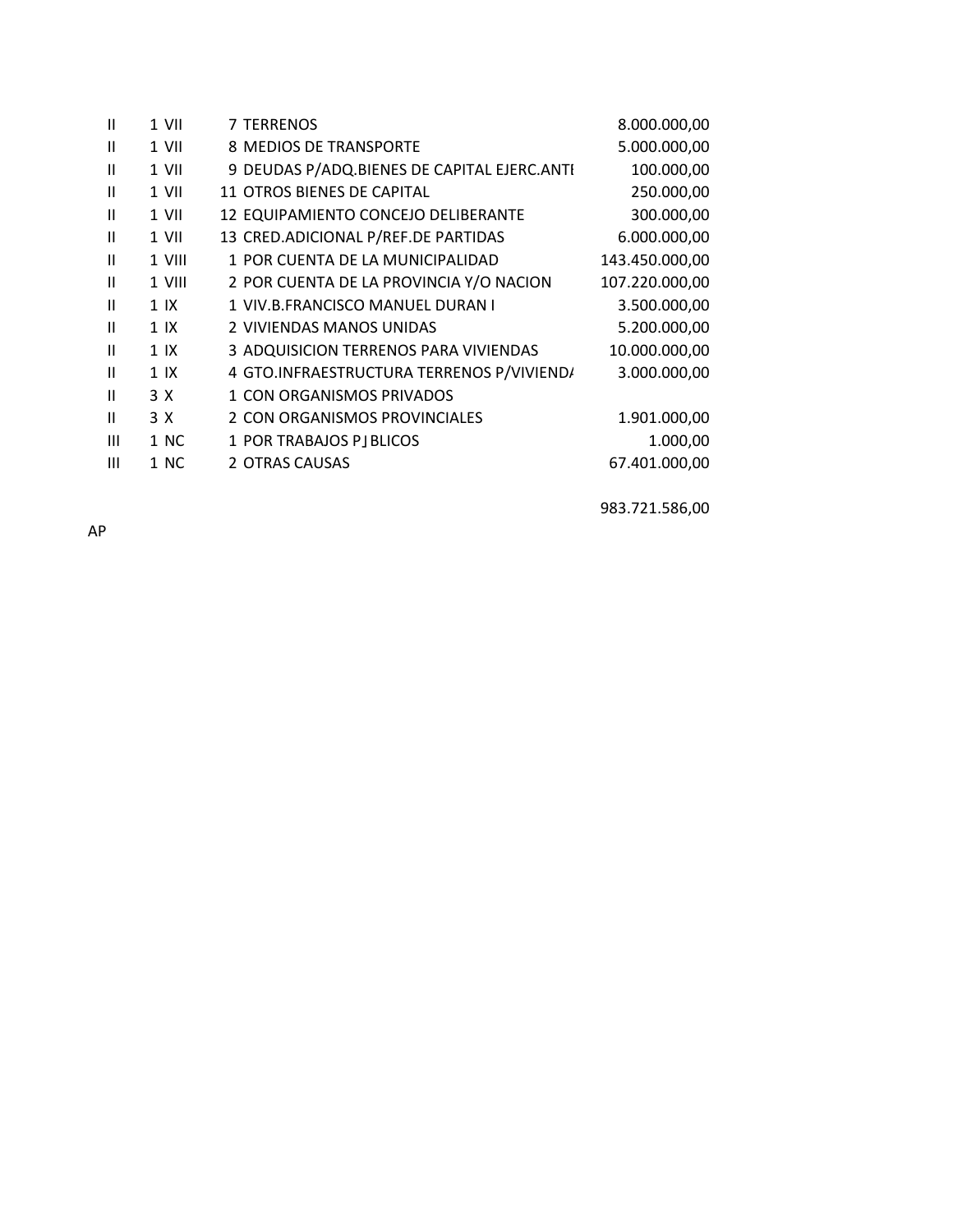|              | <b>REC,EN MAS</b> | <b>REC,EN MEN</b> | RECAUDADO<br><b>ACUMULADO</b> |
|--------------|-------------------|-------------------|-------------------------------|
|              | 30.278.539,92     | 4.721.460,08      | 4.721.460,08                  |
|              | 15.000.000,00     |                   |                               |
|              | 450.000,00        |                   |                               |
|              | 95.995,00         | 4.005,00          | 4.005,00                      |
|              | 818.900,00        | 31.100,00         | 31.100,00                     |
|              | 1.000,00          |                   |                               |
|              | 1.247.352,00      | 452.648,00        | 452.648,00                    |
|              | 50.000,00         |                   |                               |
|              | 10.761.000,00     |                   |                               |
|              | 21.516.499,39     | 1.083.500,61      | 1.083.500,61                  |
|              | 319.810,00        | 30.190,00         | 30.190,00                     |
|              | 781.080,00        | 68.920,00         | 68.920,00                     |
|              | 28.978.449,63     | 2.821.550,37      | 2.821.550,37                  |
|              | 1.850.000,00      |                   |                               |
|              | 1.850.000,00      |                   |                               |
|              | 2.800.000,00      |                   |                               |
|              | 1.390.390,00      | 109.610,00        | 109.610,00                    |
|              | 500.000,00        |                   |                               |
|              | 3.600.000,00      |                   |                               |
|              | 4.160.117,14      | 839.882,86        | 839.882,86                    |
|              | 52.006.849,00     | 7.993.151,00      | 7.993.151,00                  |
| 3.462.092,45 |                   | 6.916.092,45      | 6.916.092,45                  |
|              | 56.947.738,42     | 3.854.261,58      | 3.854.261,58                  |
|              | 2.000.000,00      |                   |                               |
|              | 1.906.150,00      | 93.850,00         | 93.850,00                     |
|              | 953.080,19        | 46.919,81         | 46.919,81                     |
|              | 1.000.000,00      |                   |                               |
|              | 367.235,74        | 132.764,26        | 132.764,26                    |
|              | 100.000,00        |                   |                               |
|              | 100.000,00        |                   |                               |
|              | 6.485.939,84      | 514.060,16        | 514.060,16                    |
|              | 100.000,00        |                   |                               |
|              | 94.690,00         | 5.310,00          | 5.310,00                      |
|              | 493.800,00        | 6.200,00          | 6.200,00                      |
|              | 150.000,00        |                   |                               |
|              | 7.535.545,60      | 464.454,40        | 464.454,40                    |
|              | 626.161,00        | 73.839,00         | 73.839,00                     |
|              | 350.000,00        |                   |                               |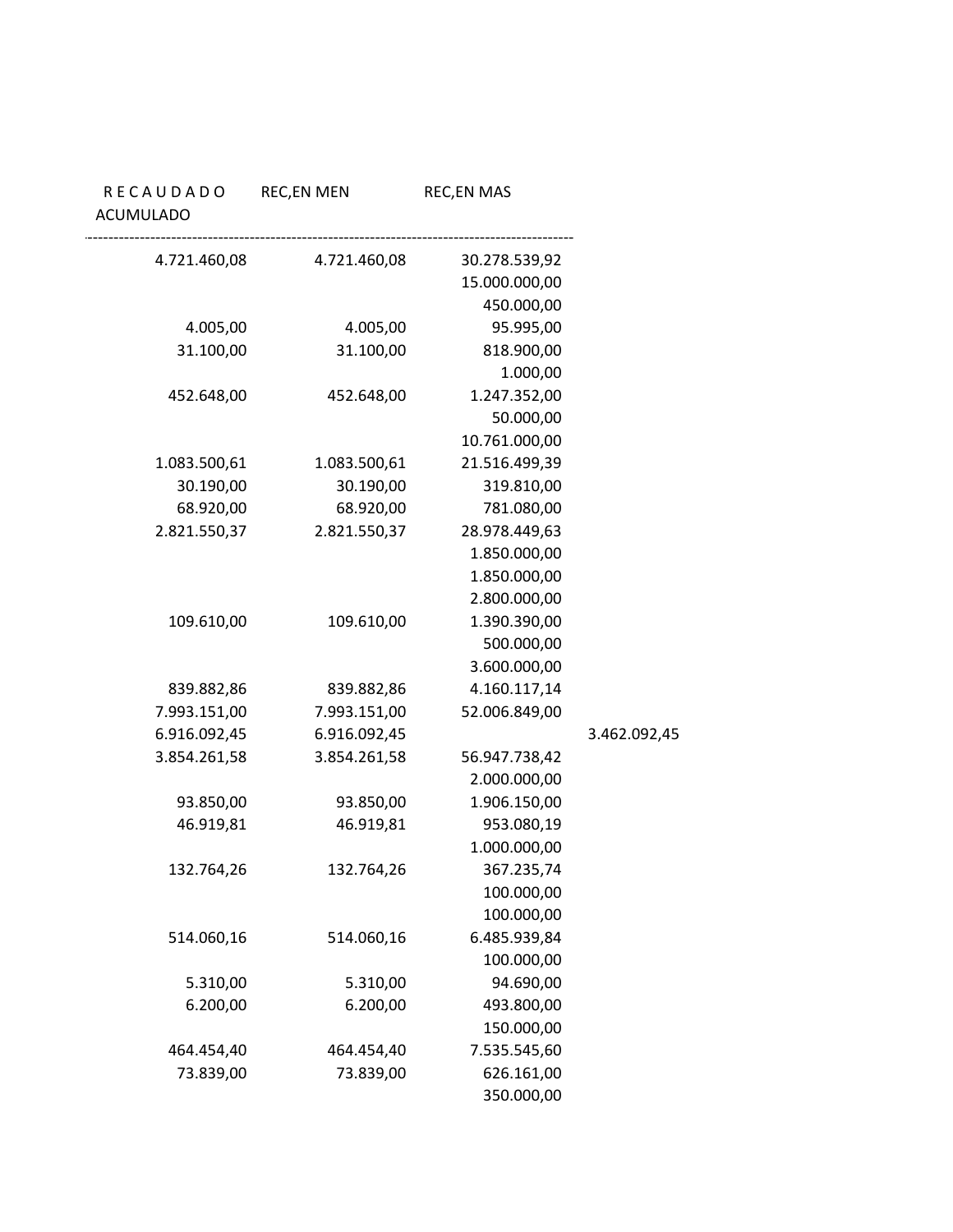|                |                | 2.000.000,00   |               |
|----------------|----------------|----------------|---------------|
|                |                | 4.000.000,00   |               |
|                |                | 100.000,00     |               |
|                |                | 1.000,00       |               |
| 21.458.527,62  | 21.458.527,62  | 289.541.472,38 |               |
|                |                | 15.000.000,00  |               |
| 4.089.778,81   | 4.089.778,81   | 58.910.221,19  |               |
|                |                |                |               |
| 470.000,00     | 470.000,00     | 16.530.000,00  |               |
| 52.700,00      | 52.700,00      | 18.507.300,00  |               |
| 66.000,00      | 66.000,00      | 734.000,00     |               |
|                |                | 13.500.000,00  |               |
|                |                | 10.000.000,00  |               |
| 10.390.319,10  | 10.390.319,10  | 67.885.680,90  |               |
| 7.109,00       | 7.109,00       | 492.891,00     |               |
| 263.060,00     | 263.060,00     | 2.936.940,00   |               |
|                |                | 500.000,00     |               |
|                |                | 2.000.000,00   |               |
| 14.425,00      | 14.425,00      | 24.985.575,00  |               |
| 80.301.210,30  | 80.301.210,30  |                | 49.301.764,30 |
|                |                | 1.000,00       |               |
| 6.467.069,44   | 6.467.069,44   | 29.532.930,56  |               |
| 2.056.110,71   | 2.056.110,71   | 9.943.889,29   |               |
| 54.919,92      | 54.919,92      | 545.080,08     |               |
| 2.663.818,55   | 2.663.818,55   | 16.137.181,45  |               |
|                |                |                |               |
|                |                |                |               |
| 158.618.818,03 | 158.618.818,03 | 841.451.484,72 | 52.763.856,75 |

| EN EL MES     | ACUMULADO     | A GASTAR       |
|---------------|---------------|----------------|
| 32.327.302,07 | 32.327.302,07 | 208.261.091,93 |
| 8.562.906,14  | 8.562.906,14  | 49.082.093,86  |
| 1.380.047,37  | 1.380.047,37  | 8.619.952,63   |
|               |               | 10.422.192,00  |
| 1.234.073,47  | 1.234.073,47  | 18.765.926,53  |
| 704.302,79    | 704.302,79    | 7.295.697,21   |
| 82.438,00     | 82.438,00     | 1.417.562,00   |
| 78.604,40     | 78.604,40     | 1.221.395,60   |
| 797.153,85    | 797.153,85    | 7.702.846,15   |
| 101.544,34    | 101.544,34    | 3.398.455,66   |
|               |               | 210.000,00     |
|               |               |                |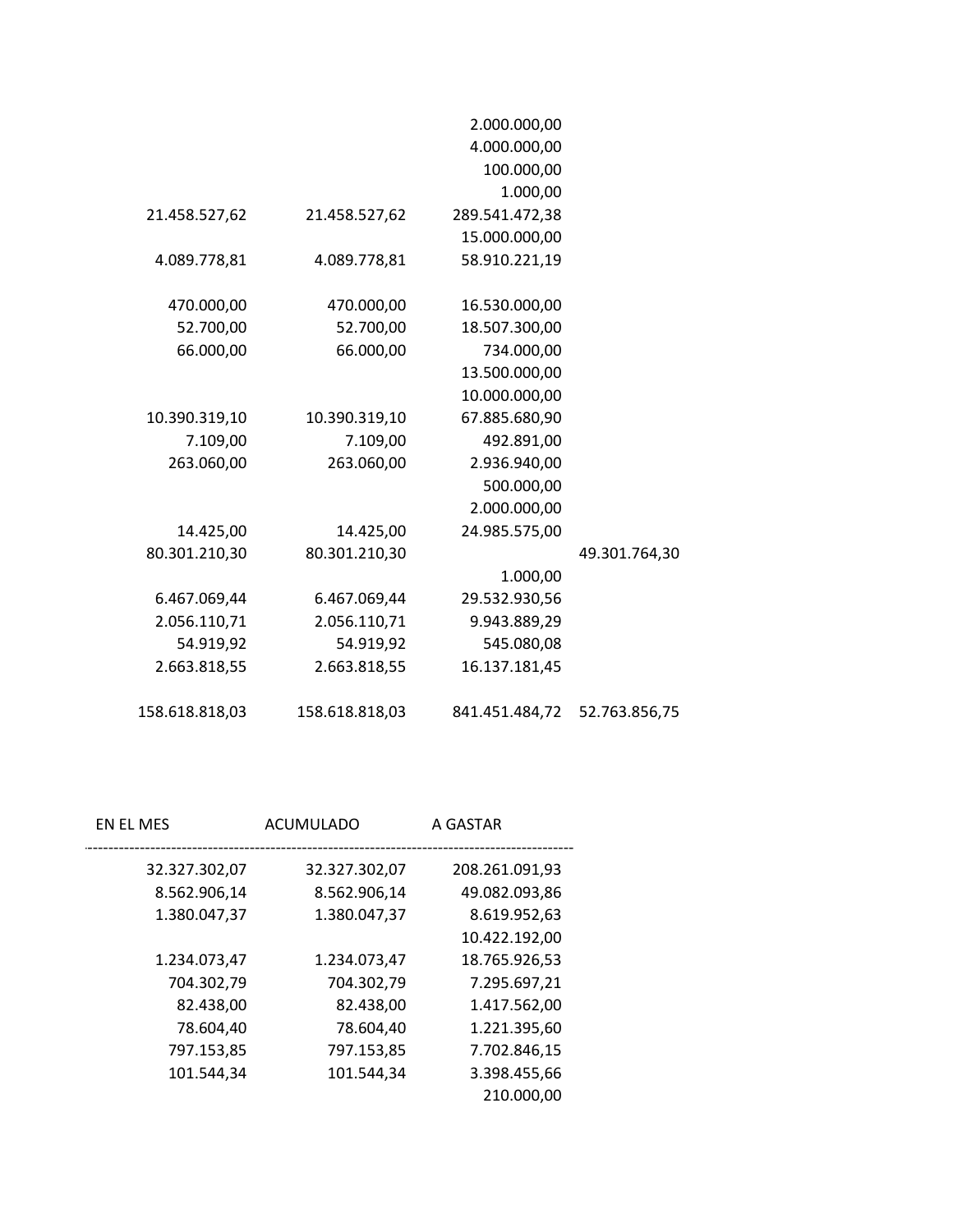|              |              | 110.000,00     |
|--------------|--------------|----------------|
| 15.380,00    | 15.380,00    | 434.620,00     |
| 50.101,20    | 50.101,20    | 79.898,80      |
| 159.576,66   | 159.576,66   | 1.040.423,34   |
| 88.956,99    | 88.956,99    | 461.043,01     |
|              |              | 6.800.000,00   |
| 868.967,82   | 868.967,82   | 12.131.032,18  |
|              |              | 36.000,00      |
| 22.427,96    | 22.427,96    | 3.777.572,04   |
| 149.500,00   | 149.500,00   | 1.950.500,00   |
| 70.357,20    | 70.357,20    | 1.229.642,80   |
| 361.543,02   | 361.543,02   | 3.838.456,98   |
| 148.434,73   | 148.434,73   | 2.101.565,27   |
| 50.534,00    | 50.534,00    | 2.149.466,00   |
|              |              | 185.000,00     |
| 97.932,01    | 97.932,01    | 352.067,99     |
| 60.074,00    | 60.074,00    | 1.189.926,00   |
| 36.880,00    | 36.880,00    | 913.120,00     |
| 1.087.468,98 | 1.087.468,98 | 8.412.531,02   |
| 897.031,80   | 897.031,80   | 24.102.968,20  |
|              |              | 1.800.000,00   |
|              |              | 280.000,00     |
| 151.200,00   | 151.200,00   | 78.800,00      |
| 652.722,99   | 652.722,99   | 7.147.277,01   |
| 1.005,00     | 1.005,00     | 1.098.995,00   |
| 2.754.635,59 | 2.754.635,59 | 22.245.364,41  |
| 80.326,22    | 80.326,22    | 1.169.673,78   |
|              |              | 12.000.000,00  |
| 100.902,11   | 100.902,11   | 1.499.097,89   |
| 75.649,99    | 75.649,99    | 144.350,01     |
| 295.000,00   | 295.000,00   | 4.705.000,00   |
|              |              | 70.000,00      |
| 19.568,89    | 19.568,89    | 1.180.431,11   |
|              |              | 4.000,00       |
|              |              | 122.000,00     |
| 5.598.519,11 | 5.598.519,11 | 106.147.480,89 |
|              |              | 1.100.000,00   |
| 76.575,77    | 76.575,77    | 4.923.424,23   |
| 76.598,00    | 76.598,00    | 2.423.402,00   |
| 481.300,00   | 481.300,00   | 2.518.700,00   |
|              |              | 3.500.000,00   |
|              |              | 50.000,00      |
| 417.404,63   | 417.404,63   | 282.595,37     |
|              |              |                |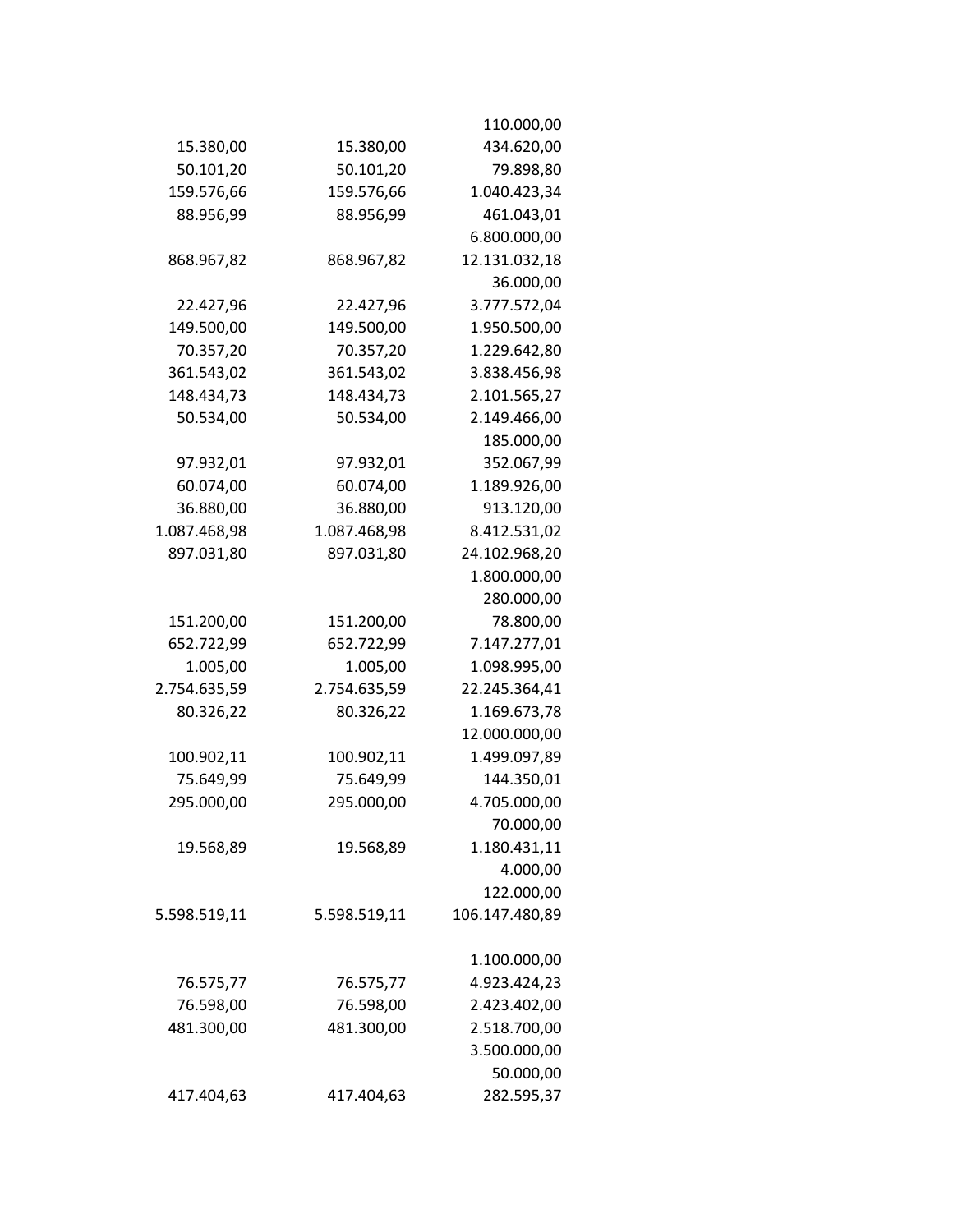|               |               | 8.000.000,00   |
|---------------|---------------|----------------|
| 30.000,00     | 30.000,00     | 4.970.000,00   |
|               |               | 100.000,00     |
|               |               | 250.000,00     |
|               |               | 300.000,00     |
|               |               | 6.000.000,00   |
| 26.921.997,33 | 26.921.997,33 | 116.528.002,67 |
| 827.297,20    | 827.297,20    | 106.392.702,80 |
|               |               | 3.500.000,00   |
|               |               | 5.200.000,00   |
|               |               | 10.000.000,00  |
|               |               | 3.000.000,00   |
|               |               |                |
| 386.521,59    | 386.521,59    | 1.514.478,41   |
|               |               | 1.000,00       |
| 5.254.780,41  | 5.254.780,41  | 62.146.219,59  |
|               |               |                |
| 93.635.543,63 | 93.635.543,63 | 890.086.042,37 |